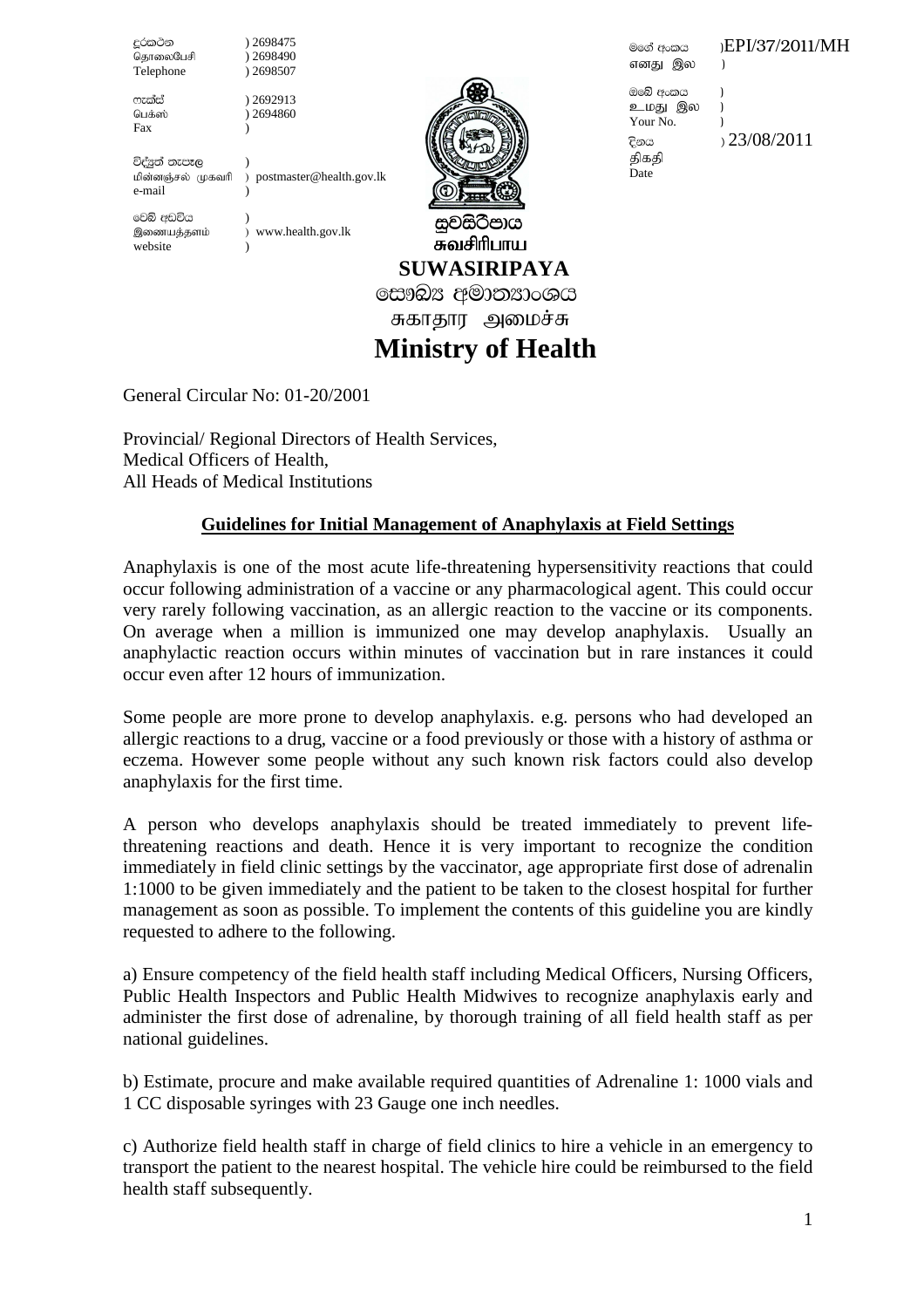## **Signs and symptoms of Anaphylaxis**

Signs and symptoms of anaphylaxis are not distinctive to this condition alone. Signs and symptoms of anaphylaxis could be grouped according to the system of the body that is affected.

## **Skin and mucous membranes.**

In over 80 % to 90 % of anaphylaxis reactions, skin and mucous membranes are affected. When only skin and mucous membranes are affected without involvement of other systems it could not be called anaphylaxis. However anaphylaxis could occur without the skin being affected.

- Oedema of lips
- Itching of skin
	- o specially in small children
		- scratching of forehead
		- scratching of hands
		- scratching of eyes  $&$  ears
- Generalized skin erythema
- Urticaria and oedematous patches
- Swelling in the throat (angio-oedema)
- Hoarseness of voice

### **Respiratory system**

If a person prone to asthma develops an acute attack of asthma or difficulty in breathing after immunization it should be assumed that this could be a sign of an anaphylaxis reaction instead of assuming it as another attack of asthma and should mange accordingly.

| $\bullet$ Cough           |                   |
|---------------------------|-------------------|
| $\bullet$ Wheezing        | • Hoarseness      |
| • Difficulty in breathing | • Rapid breathing |
|                           | $\bullet$ Stridor |
|                           |                   |

### **Circulatory system**

| • Weak peripheral pulse  | Increased heart/pulse rate<br>$\bullet$ |
|--------------------------|-----------------------------------------|
| • Lowered blood pressure | • Cold and clammy hands                 |
|                          | and feet                                |

### **Nervous system**

| Feeling of Anxiety and distress | Loss of consciousness |
|---------------------------------|-----------------------|
|---------------------------------|-----------------------|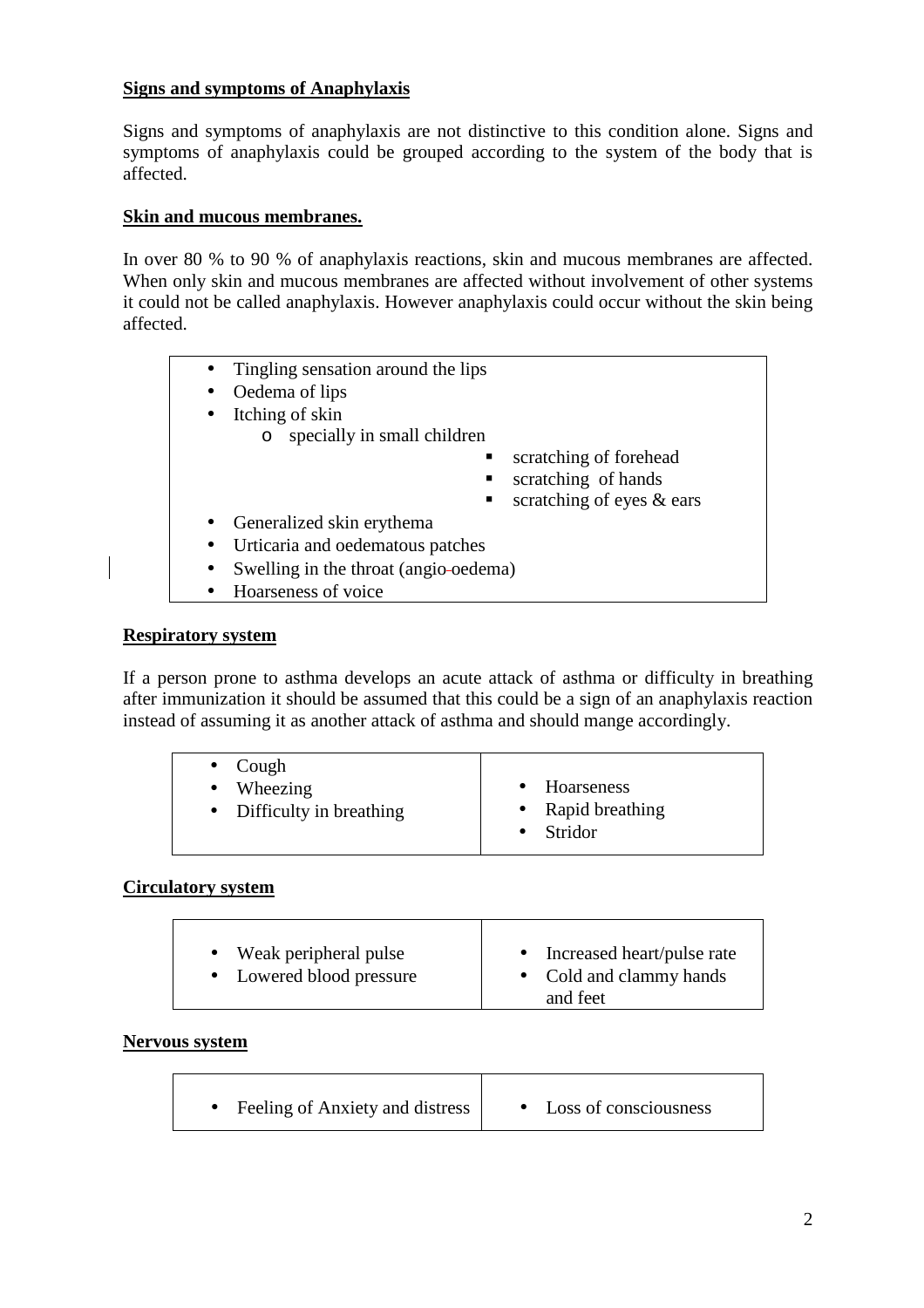## **Digestive system**

- Stomachache (specially in small children)
- Abdominal cramps
- Vomiting
- Diarrhoea
- 

# **Diagnosis of anaphylaxis**

Following administration of a vaccine to a healthy recipient, if criteria mentioned below are met it could be suspected that the person is suffering from anaphylaxis.

- 1. with rapid onset of occurrence of signs and symptoms
- 2. when two or more of the above systems are affected

# **Treatment of anaphylaxis**

The vaccine recipient with suspected anaphylaxis should never be left alone. Obtain help from those who are around and should ask to arrange transport the patient to the nearest hospital immediately. Vaccine recipient should be stretched out with the airway clear. If the vaccine recipient is conscious he/she should be kept supine with the feet raised higher than the head. If the patient is unconscious he/she should be kept in the left lateral position.

Adrenaline is the most important and effective drug in the treatment of anaphylaxis. Complications and death could be prevented by giving this drug as soon as possible (with the exception of infants).

Adrenaline 1:1000 solution should be given intra muscular (IM). **It should NEVER be given subcutaneous (SC) or intravenous (IV).** 

It should be given on the middle 1/3 of the anterolateral aspect of the thigh.

In immunization field clinic settings **ONLY ONE DOSE** of adrenaline should be given.

# **Dosage of adrenaline 1:1000**

Anaphylaxis among infants (less than 1 year of age) is very rare and **infants should not be given adrenaline in field clinic settings.** 

| Age                   | Dose of Adrenaline (1:1000)      |
|-----------------------|----------------------------------|
| 12 months to 06 years | $0.15$ mg $(0.1ml)$              |
| 06 years to 12 years  | $0.2 \text{ mg} (0.2 \text{ml})$ |
| 12 years and over     | $0.3 \text{ mg}$ (0.3ml)         |

Dose of adrenaline should not be changed even if the child is obese. A one inch 23 Gauge needle could be used to inject adrenaline to make sure it is delivered into the muscle. Before injecting the piston of the syringe should be drawn back to make sure that there is NO blood drawn into the syringe and hence the needle is not in a vein.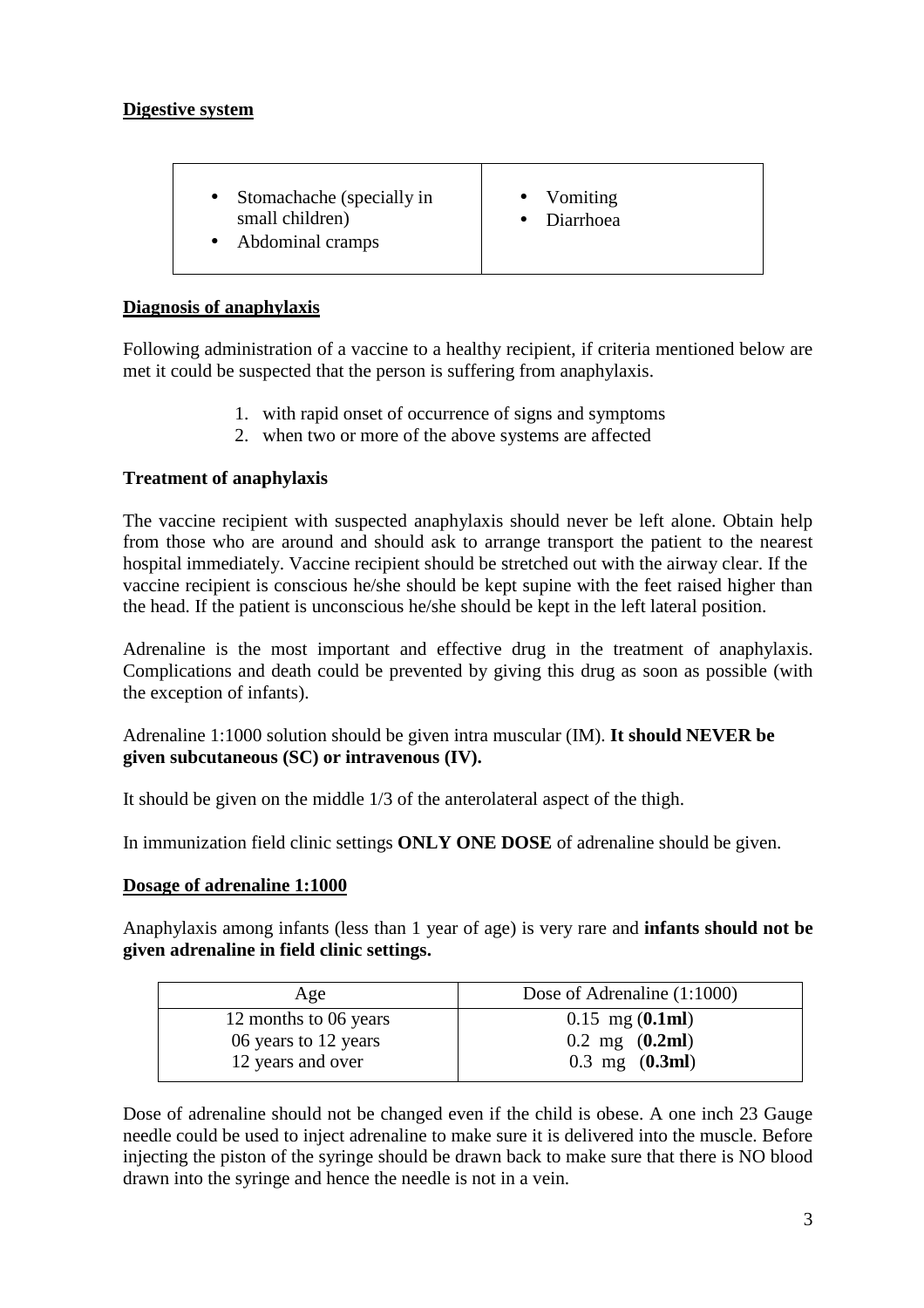Immediately after administration of adrenaline patient should be taken to the closest hospital.

## **Management of a case of anaphylaxis**

- Keep the patient in the supine position and ensure the airway is clear and keep the feet elevated higher than the head.
- If vaccine recipient is unconscious, keep in the left lateral position
- Give a single, age appropriate dose of adrenaline intra muscular (IM)
- Take the patient to the closest hospital immediately

## **Differentiation between anaphylaxis and a fainting attack.**

Adults and adolescents could faint due to their fear of the anticipated pain or fear of the injection itself. In the case of infants and preschool children fainting is rare. Hence if an infant or preschool child becomes unconscious after immunization anaphylaxis should be suspected first.

|             | Fainting attack            | Anaphylaxis                                |
|-------------|----------------------------|--------------------------------------------|
| Onset of    | Before immunization        | Generally within minutes after             |
| signs and   | <b>Or</b>                  | immunization                               |
| symptoms    | While immunizing           |                                            |
|             | <b>Or</b>                  | Could also occur a few hours after         |
|             | Minutes after immunizing   | immunization                               |
| skin and    | Generalized pallor         | Generalized skin erythema                  |
| mucous      |                            |                                            |
| membranes   | Cold and clammy hands      | Itching of the skin (in children specially |
|             |                            | forehead, hands, eyes and ears)            |
|             |                            |                                            |
|             |                            | Tingling sensation around the lips         |
|             |                            |                                            |
|             |                            | Urticaria                                  |
|             |                            |                                            |
|             |                            | Swelling of lips (Angio-oedema)            |
|             |                            |                                            |
|             |                            | Cyanosis of finger tips and lips           |
| Respiratory | Rate of respiration normal | Rapid respiratory rate                     |
| system      |                            |                                            |
|             | Shallow breathing          | Difficulty in breathing                    |
|             |                            |                                            |
|             |                            | Cough                                      |
|             |                            |                                            |
|             |                            | Wheezing                                   |
|             |                            | Stridor                                    |
|             |                            |                                            |
|             |                            | Hoarseness of voice                        |
|             |                            |                                            |
|             |                            | Constrictive feeling of the chest          |
|             |                            |                                            |
|             |                            | In drawing of the chest                    |

### **Signs and symptoms that differentiate a case of anaphylaxis from a case of fainting**